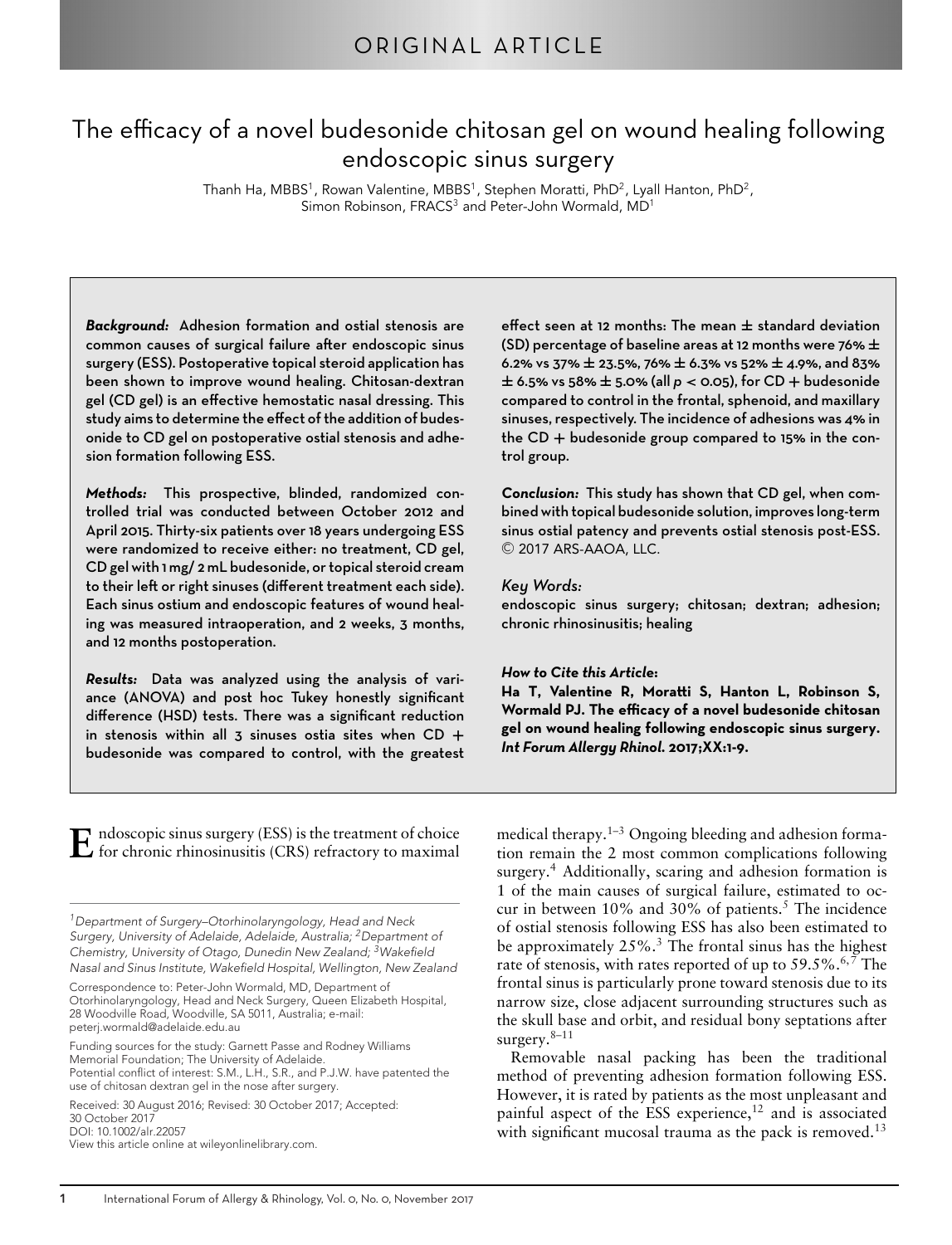Novel absorbable nasal packing agents have been developed in recent years but have not shown a significant decrease in adhesion formation.<sup>14,15</sup>

In order to reduce the incidence of stenosis and adhesions, a number of intraoperative and postoperative techniques have been developed to achieve more rapid reepithelialization and reciliation. Intraoperative techniques include mucosal sparing by the use of through-cutting instruments and microdebriders.<sup>16</sup> Other surgeons advocate an intensive postoperative treatment regime with frequent endoscopic debridements, topical nasal steroids, and nasal irrigation. Whether adhesion formation and scaring ultimately occurs depends on the delicate balance between fibrinolysis and fibroblast-initiated collagen deposition, thought to be controlled by clot formation and fibrinous exudate secreted at the wound site.<sup>17,18</sup>

Topical steroid application in the postoperative setting has been shown to improve wound healing, including reducing edema, fibrin deposition, and granulation tissue formation.19–21 However, delivery of topical steroids can be difficult, particularly in applying the steroid to the operative site, and keeping it in contact with the mucosa.

Within the field of otorhinolaryngology chitosan-dextran gel (CD gel) has been shown to be an effective postoperative absorbable nasal dressing. It is also an effective hemostat that improves the microscopic and macroscopic features of wound healing.22–24 Postoperative ostial stenosis has also been investigated with the use of CD gel. CD gel significantly improved sinus ostial patency. The largest difference was seen when ostial areas at 12 weeks were compared with their corresponding baseline areas (66% vs 31% frontal, *p <* 0.001; 85% vs 47% sphenoid, *p <* 0.001; and 74% vs 54% maxillary ostia,  $p = 0.002$ ).<sup>25</sup>

With the success of CD gel in preventing ostial stenosis, this study aims to determine the effect of the addition of budesonide to CD gel on the healing of the sinuses and on postoperative ostial stenosis. Also in this study, the effect of CD gel with budesonide is compared against topical steroid alone in order to clarify whether any difference is due to the steroid in isolation or in combination with CD components.

## Patients and methods

#### Inclusion/exclusion criteria

This prospective, blinded, randomized controlled trial was granted ethics approval from the tertiary teaching hospital ethics committee. This study was conducted between October 2012 and April 2015. Patients undergoing bilateral functional ESS for CRS, and who were *>*18 years of age were invited to participate in this study. Exclusion criteria were allergy to shellfish, pregnancy or breastfeeding, or asymmetrical surgery.

#### Study design

All eligible patients gave informed consent. Demographic information and details of the procedure were recorded for each patient. All patients underwent bilateral complete ESS using meticulous mucosal sparing techniques with powered instrumentation. All patients underwent complete bilateral frontal recess clearance, maxillary antrostomy, anterior and posterior ethmoidectomies, and sphenoidotomies.

Patients were randomized using the letter/envelope method to receive either: no treatment on 1 side and CD gel on the other side (groups 1A and 1B), CD gel on 1 side and CD gel with 1 mg/2 mL budesonide (Pulmicort Respules®; AstraZeneca AB, Sodertalje, Sweden) on the other side (groups 2A and 2B), or CD gel with 1 mg/ 2 mL budesonide on 1 side and topical steroid cream (0.1% betamethasone valerate) on the other side (groups 3A and 3B). The side of treatment was also randomized (Table 1).

After completion of bilateral surgery, each sinus ostia was measured with a standardized specifically designed measurement probe, as described.<sup>25</sup> As per the randomized group allocation, either 8 mL of CD gel mixed with 2 mL of budesonide solution (total budesonide dose  $= 1$ mg, total volume of  $CD +$  budesonide = 10 mL), or 10 mL of CD gel only, or 10 mL of topical betamethasone, or nothing was applied to the surgical site including the middle meatus, frontal recess, fovea ethmoidalis, and sphenoid ostium.

Postoperatively all patients received a course of antibiotics, and were instructed to perform saline douches 4 times daily on each side starting on the day after surgery. All patients received postoperative intranasal steroids. Budesonide in saline 240-mL douches (budesonide ampule 1 mg/ 2 mL) were commenced on average 16 days after surgery (95% confidence interval, 1.6 days) and continued daily for study period.

Patients were reviewed at 2 weeks, 3 months, and 12 months postoperatively. During each postoperative visit, rigid nasendoscopy was performed and recorded. Patients underwent routine debridement of both nasal cavities at these visits as required. Ostial measurements were performed using the standardized, custom designed ostial measurement probe, as described.<sup>25</sup> Each postoperative video was then evaluated by a blinded observer to measure ostial size and endoscopic features of wound healing (adhesion presence and severity, mucosal edema, granulation tissue formation, evidence of pus, and crusting; Table 2). Postoperative ostial sizes were compared against intraoperative measurements, ensuring that each frame of video demonstrated a full view of the entire perimeters of both the ostia and the ball probe placed precisely at the adjacent perimeter of the ostium. Features of wound healing were graded using an ordinal visual analogue scale (VAS). The severity of adhesions were graded based on the percentage of the vertical height of the middle turbinate taken up by the adhesion.

#### Statistical methods

The results of ostial area measurements were compared between treatment groups at each of 4 time points: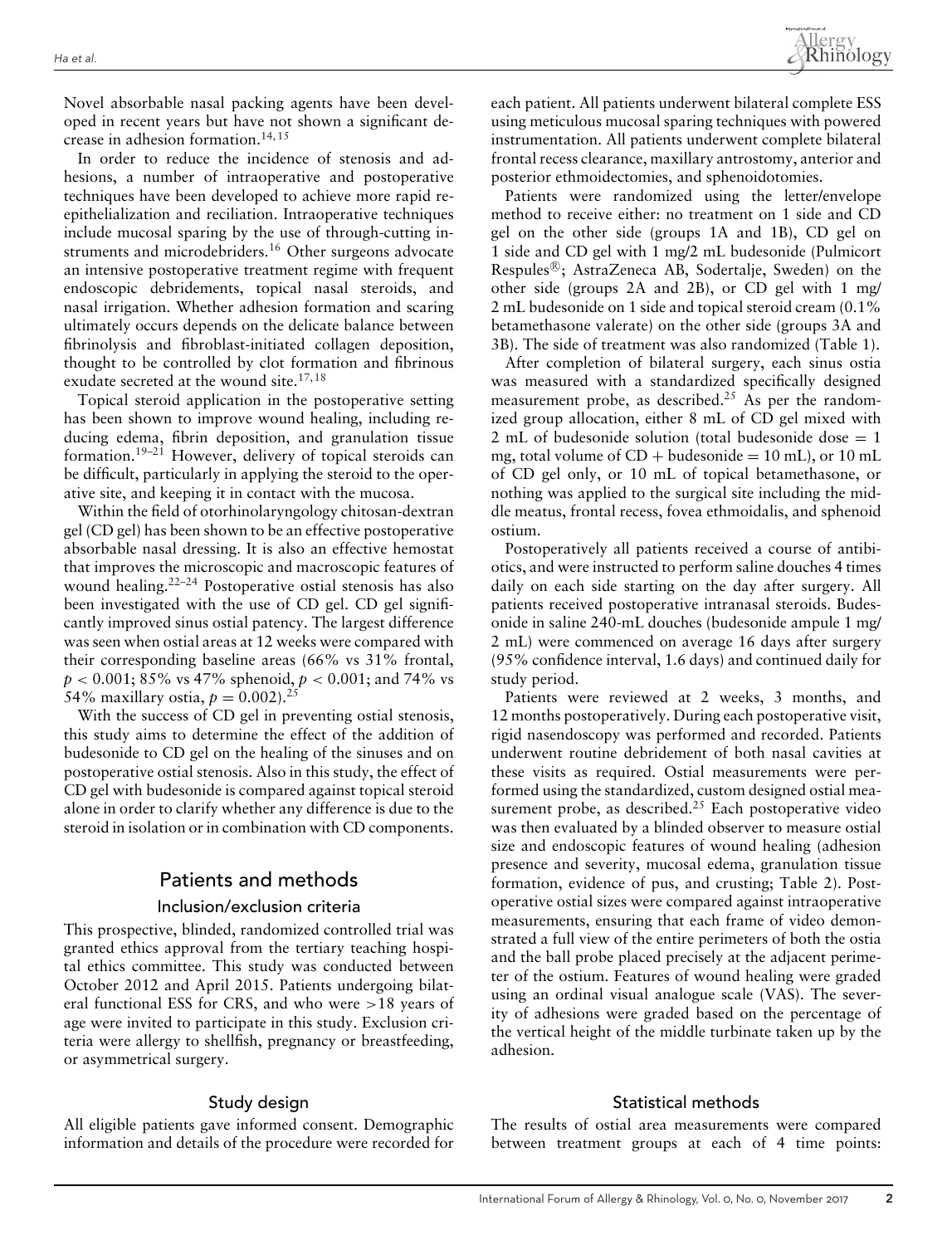| Group                | Left sinus                | Right sinus               | Patients in<br>subgroup (n) | Patients with nasal<br>polyps (n) | Patients<br>undergoing<br>revision surgery (n) | Total patients in<br>group (n) |
|----------------------|---------------------------|---------------------------|-----------------------------|-----------------------------------|------------------------------------------------|--------------------------------|
| Group 1ª             |                           |                           |                             |                                   |                                                | 13                             |
| 1A                   | Control (nothing)         | CD gel                    | $6\phantom{1}$              | 3                                 | 4                                              |                                |
| 1B                   | CD gel                    | Control (nothing)         | $\overline{7}$              | 3                                 | 4                                              |                                |
| Group 2 <sup>b</sup> |                           |                           |                             |                                   |                                                | 12                             |
| 2A                   | CD gel                    | CD gel with<br>budesonide | $5\phantom{.0}$             | 3                                 | 3                                              |                                |
| 2B                   | CD gel with<br>budesonide | CD gel                    | 7                           | $\overline{4}$                    | 5                                              |                                |
| Group $3c$           |                           |                           |                             |                                   |                                                | 11                             |
| 3A                   | CD gel with<br>budesonide | Steroid only              | 5                           | $\overline{2}$                    | 3                                              |                                |
| 3B                   | Steroid only              | CD gel with<br>budesonide | 6                           | 3                                 | 4                                              |                                |

## TABLE 1. Patient distribution for each of groups 1A, 1B, 2A, 2B, 3A, and 3B\*

 $*$ Total number of patients recruited = 40, excluded = 4. Total remaining in study = 36, each with 2 sets of sinuses (left and right).<br>ªGroup 1: Control on 1 side, CD gel on the other side.

<sup>b</sup>Group 2: CD gel on 1 side, CD with budesonide on the other side.

<sup>c</sup>Group 3: CD with budesonide on 1 side, steroid only on the other side.

 $CD =$  chitosan-dextran.

## TABLE 2. Baseline intraoperative areas for frontal, sphenoid, and maxillary ostia<sup>\*</sup>

| Area      | Control          | CD gel           | $D^a$ | CD gel with<br>budesonide | pª    | Steroid only     | pª    |
|-----------|------------------|------------------|-------|---------------------------|-------|------------------|-------|
| Frontal   | $37.6 \pm 7.37$  | $39.3 + 12.47$   | 0.766 | $37.4 \pm 7.46$           | 0.970 | $37.9 \pm 8.35$  | 0.836 |
| Sphenoid  | $126.4 \pm 9.95$ | $129.7 \pm 7.10$ | 0.631 | $128.8 \pm 6.01$          | 0.751 | $127.1 \pm 8.05$ | 0.840 |
| Maxillary | $198.1 \pm 7.90$ | $201.8 \pm 7.56$ | 0.254 | $200.5 \pm 6.36$          | 0.326 | $203.1 \pm 6.19$ | 0.272 |

\*Values are mean  $\pm$  SD mm<sup>2</sup>.<br><sup>a</sup>Values of *p* compare each group with control.

 $CD =$  chitosan-dextran;  $SD =$  standard deviation.

TABLE 3. Percentage of baseline intraoperative areas for frontal ostia at 2 weeks, 3 months, and 12 months postoperation<sup>\*</sup>

|           | Control (%)   | $CD$ gel $(\%)$ | CD gel with<br>budesonide (%) | Steroid only (%) | CD gel vs control<br>(p) | CD gel vs CD with<br>budesonide (p) | CD with<br>budesonide vs<br>steroid only (p) |
|-----------|---------------|-----------------|-------------------------------|------------------|--------------------------|-------------------------------------|----------------------------------------------|
| 2 weeks   | $57 + 5.3$    | $40 \pm 19.3$   | $64 \pm 5.9$                  | $23 \pm 20.4$    | 0.145                    | 0.0001                              | 0.001                                        |
| 3 months  | $33 \pm 18.2$ | $67 + 6.6$      | $68 + 7.0$                    | $30 \pm 18.6$    | 0.001                    | 0.899                               | 0.001                                        |
| 12 months | $37 + 23.5$   | $64 + 5.9$      | $76 \pm 6.2$                  | $33 \pm 18.6$    | 0.001                    | 0.013                               | 0.001                                        |

\*Values are mean ± SD.

CD = chitosan-dextran;  $SD =$  standard deviation.

intraoperation for baseline measurements (Table 2), and postoperation at 2 weeks, 3 months, and 12 months (Tables 3–5). These were collated to produce a mean value with standard deviations, in  $mm<sup>2</sup>$  for original intraoperative measurements and as a percentage for each postoperative time point. Data for ostial measurements were analyzed using an analysis of variance (ANOVA) statistical model with "treatment" defined as control ("A"), CD only ("B"), CD with budesonide ("C"), or steroid only ("D"). Where the *p* value corresponding to the F-statistic of the ANOVA analysis was lower than 0.05, suggesting that 1 or more of the treatments are significantly different, post hoc Tukey honestly significant difference (HSD) analysis was applied to determine which of the pairs of treatments were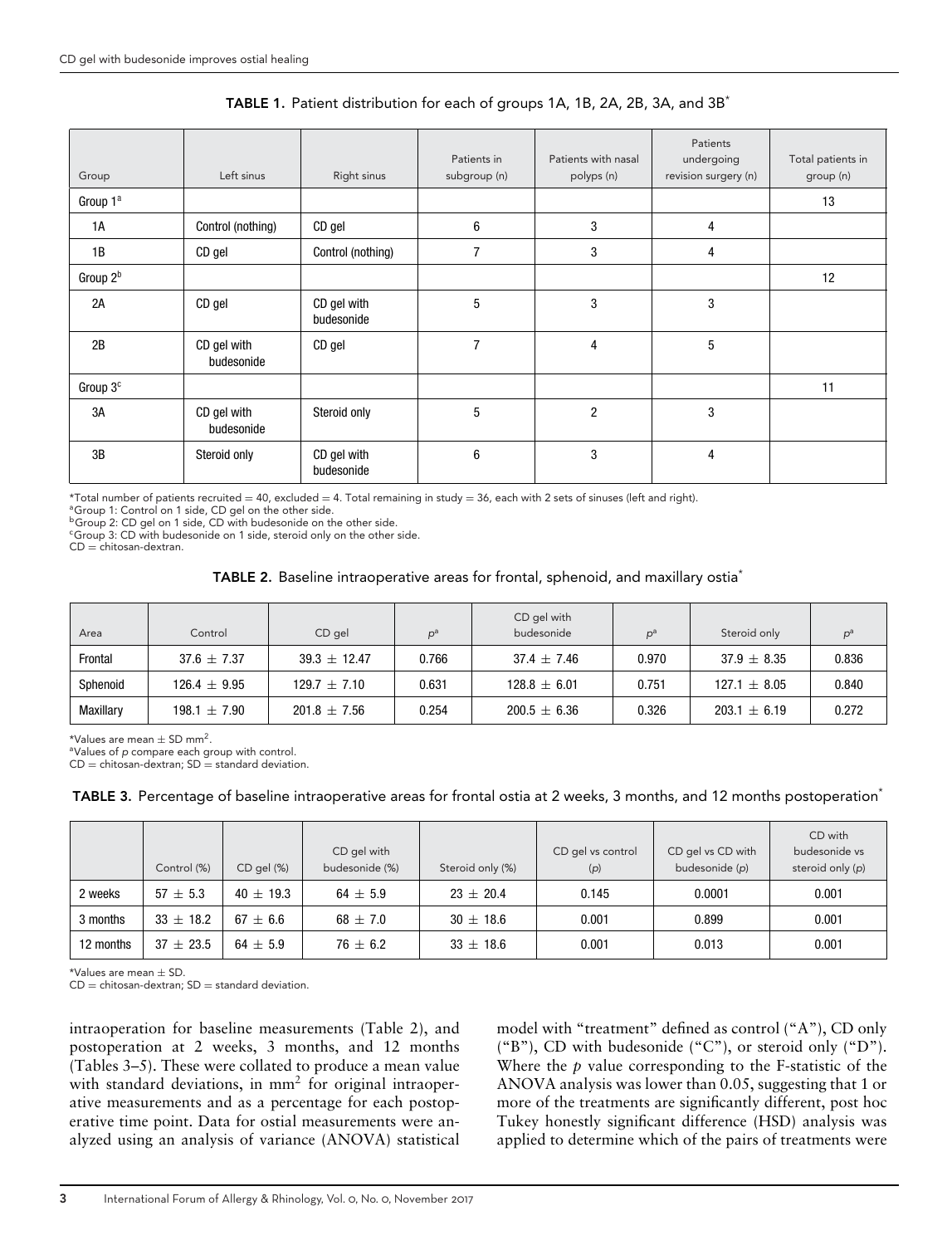

|           | Control (%)  | CD gel (%)     | CD gel with<br>budesonide (%) | Steroid only (%) | CD gel vs control<br>(p) | CD gel vs CD with<br>budesonide (p) | CD with<br>budesonide vs<br>steroid only (p) |
|-----------|--------------|----------------|-------------------------------|------------------|--------------------------|-------------------------------------|----------------------------------------------|
| 2 weeks   | $33 \pm 6.7$ | $57 + 5.9$     | $67 \pm 5.2$                  | $25 \pm 24.1$    | 0.001                    | 0.007                               | 0.001                                        |
| 3 months  | $43 \pm 6.4$ | $80 \pm 6.1$   | $83 + 7.7$                    | $44 \pm 16.8$    | 0.001                    | 0.59                                | 0.001                                        |
| 12 months | $52 + 4.9$   | $0.70 \pm 6.1$ | $76 \pm 6.3$                  | $47 + 7.2$       | 0.001                    | 0.009                               | 0.001                                        |

## TABLE 4. Percentage of baseline intraoperative areas for sphenoid ostia at 2 weeks, 3 months, and 12 months postoperation<sup>\*</sup>

 $*$ Values are mean  $+$  SD.

 $CD =$  chitosan-dextran;  $SD =$  standard deviation.

TABLE 5. Percentage of baseline intraoperative areas for maxillary ostia at 2 weeks, 3 months, and 12 months postoperation<sup>\*</sup>

|           | Control (%)  | CD gel (%)   | CD gel with<br>budesonide (%) | Steroid only (%) | CD gel vs control<br>(p) | CD gel vs CD with<br>budesonide (p) | CD with<br>budesonide vs<br>steroid only (p) |
|-----------|--------------|--------------|-------------------------------|------------------|--------------------------|-------------------------------------|----------------------------------------------|
| 2 weeks   | $67 \pm 9.2$ | $53 \pm 5.9$ | $76 \pm 6.0$                  | $53 \pm 7.6$     | 0.001                    | 0.001                               | 0.001                                        |
| 3 months  | $52 \pm 6.1$ | $75 \pm 8.0$ | $78 \pm 5.9$                  | $46 \pm 6.6$     | 0.001                    | 0.49                                | 0.001                                        |
| 12 months | $58 \pm 5.0$ | $78 \pm 7.6$ | $83 \pm 6.5$                  | $46 \pm 6.4$     | 0.001                    | 0.058                               | 0.001                                        |

\*Values are mean  $\pm$  SD

 $CD =$  chitosan-dextran;  $SD =$  standard deviation.

significantly different from the other, in particular: control vs CD gel ("A"#"B"), CD gel vs CD with budesonide ("B"#"C"), and CD with budesonide vs steroid only ("C"#"D"), where  $k = 4$ ,  $v = 68$  degrees of freedom, and significance level was set at 0.05. Graphical representations are displayed in Figures 1–3, which plot the means for each treatment at each time point. The ordinal grading results for adhesions and wound healing (adhesions, edema, granulation tissue, pus, and crust formation) for each group were analyzed using chi-squared test for each of the 3 time points (Tables 6–10), with significance set at 0.05.

#### Results

A total of 40 patients were enrolled into the study, with patient ages ranging from 18 to 74 years, with a mean age of 46.4 years. All patients underwent complete bilateral functional ESS (FESS) procedures (maxillary antrostomy, sphenoethmoidectomy, and frontal sinusotomy). A total of 17 were primary operations, and 23 were revision surgeries. Four of the 40 recruited patients did not complete the full set of postoperative follow-up consultations, and therefore were subsequently excluded from the study. Of the 36 patients who remained in the study, 6 were randomized to group 1A, 7 were randomized to group 1B (total of 13 in group 1A and 1B combined), 5 were randomized to group 2A, 7 were randomized to group 2B (total of 12 in group 2A and 2B combined), 5 were randomized to group 3A, and 6 were randomized to group 3B (total of 11 in group 3A and 3B combined). This yielded a total of 72 individual sinus sides (36 patients with left and right sinus

pairs each) that were distributed between control, CD gel only,  $CD +$  budesonide, and steroid only (Table 1).

## Effect of CD gel,  $CD +$  budesonide, and steroid alone with regard to ostial stenosis

There was no significant difference in the mean values for intraoperative (baseline) frontal, maxillary, and sphenoid sinus ostia between treatment sides (Table 2).

Each sinus ostium was compared to its baseline size for each time point (as a percentage value,  $% \pm$  standard deviation [SD]), presented in Table 3 for frontal ostia, Table 4 for sphenoid ostia and Table 5 for maxillary ostia).

Ostial sides that were treated with CD gel were compared against ostial sides that served as controls (received no treatment). Statistical significance was only demonstrated at 3 months and 12 months postoperation for frontal ostia. At 3 months, the mean size of "control" frontal ostia was  $0.33 \pm 0.182$  mm<sup>2</sup> compared to the mean size of "CD gel" frontal ostia, which was  $0.67 \pm 0.066$  mm<sup>2</sup> ( $p = 0.001$ ). And at 12 months, the mean size of "control" frontal ostia was  $0.37 \pm 0.235$  mm<sup>2</sup> compared to the mean size of "CD gel" frontal ostia  $0.64 \pm 0.059$  mm<sup>2</sup> ( $p = 0.001$ ). The difference between CD gel and control sides was significant at all time points for the sphenoid and maxillary ostia (Tables 2–5).

Ostial sides that were treated with CD+budesonide were compared against ostial sides that were treated with CD gel only (to determine the effect of adding steroid to the gel composition). Statistical significance was demonstrated at 2 weeks and 12 months postoperation for frontal and sphenoid ostia, but only significant at 2 weeks for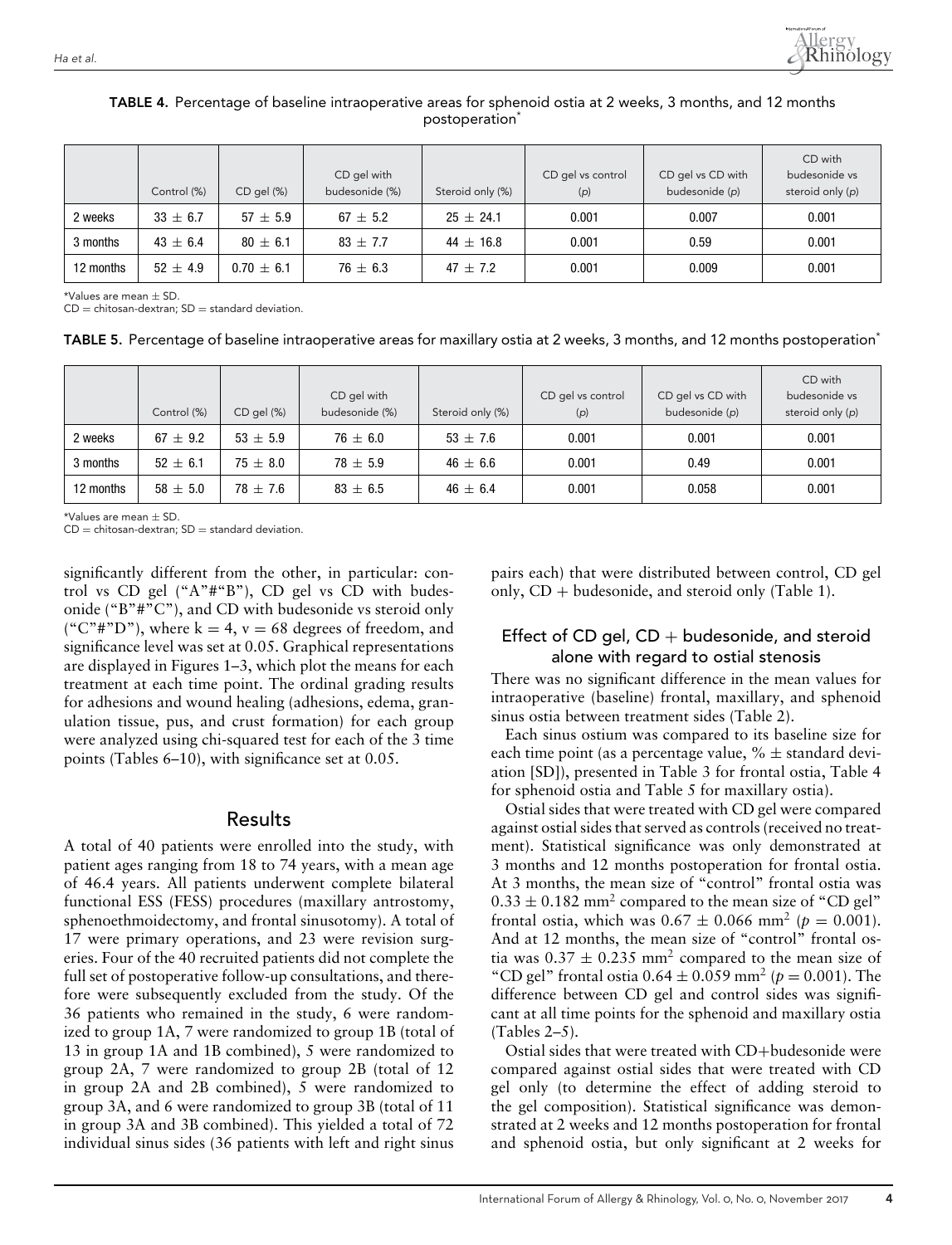

FIGURE 1. Graph comparing percentage of baseline area of frontal ostia for each group at 2 weeks, 3 months, and 12 months postoperation.



FIGURE 2. Graph comparing percentage of baseline area of sphenoid ostia for each group at 2 weeks, 3 months, and 12 months postoperation.



FIGURE 3. Graph comparing percentage of baseline area of maxillary ostia for each group at 2 weeks, 3 months, and 12 months postoperation.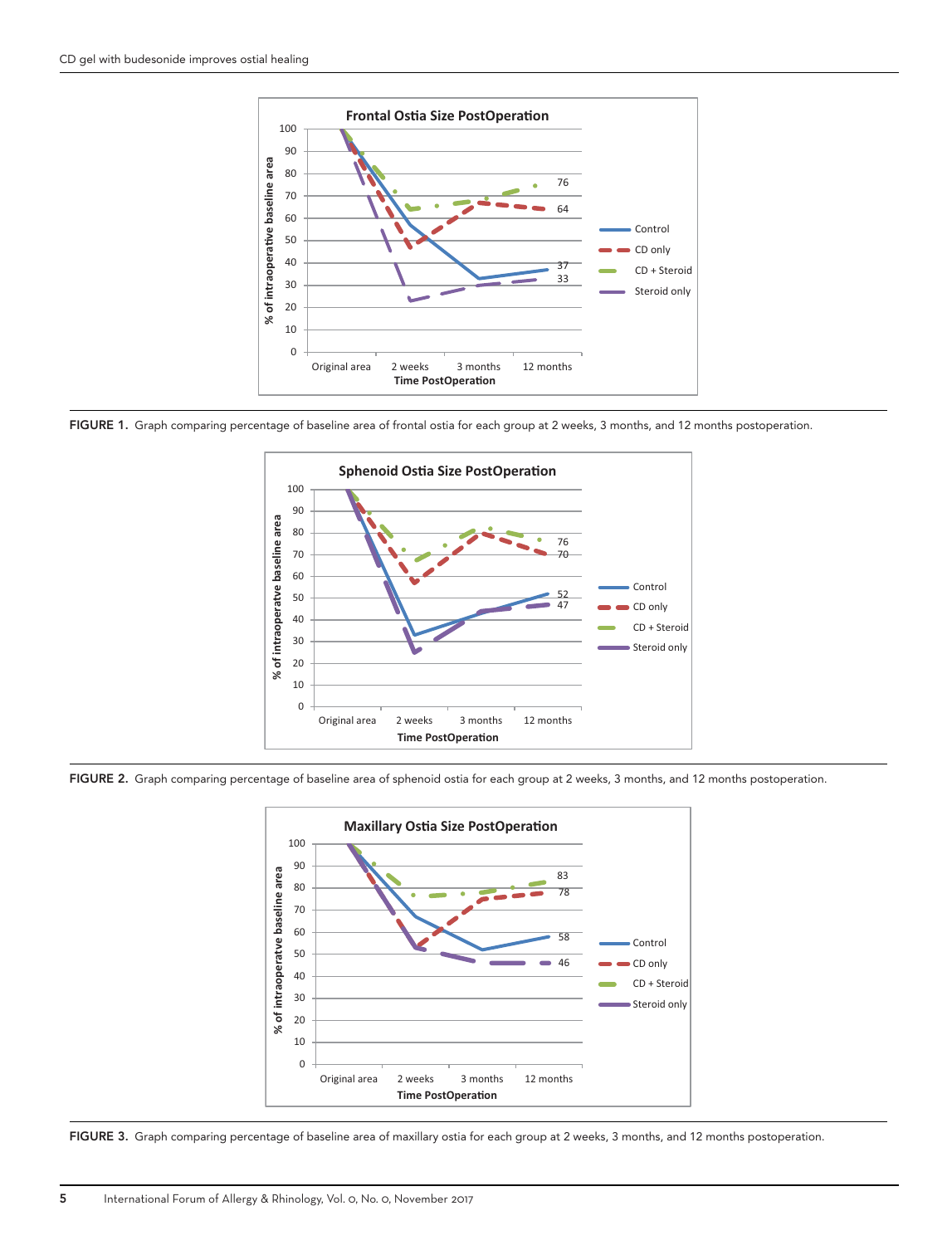

#### TABLE 6. Incidence and severity of adhesions using an ordinal visual assessment scale (0 to 3) for each treatment at each time point

| Time point | Adhesions                 | Control        | CD gel       | CD gel with<br>budesonide | Steroid only   |
|------------|---------------------------|----------------|--------------|---------------------------|----------------|
| 2 weeks    | Grade 0, n                | 10             | 20           | 19                        | 7              |
|            | Grade 1, n                | 0              | 0            | 1                         |                |
|            | Grade 2, n                | $\overline{2}$ | 3            |                           |                |
|            | Grade 3, n                | 1              | 2            | 2                         | 2              |
|            | Incidence of adhesions, % | 23             | 20           | 17                        | 36             |
| 3 months   | Grade 0, n                | 10             | 22           | 21                        | 8              |
|            | Grade 1, n                | 1              | $\mathbf{1}$ | 0                         | $\overline{2}$ |
|            | Grade 2, n                | $\overline{1}$ | 1            |                           |                |
|            | Grade 3, n                | $\overline{1}$ | $\mathbf{1}$ |                           |                |
|            | Incidence of adhesions, % | 23             | 12           | 9                         | 33             |
| 12 months  | Grade 0, n                | 11             | 23           | 22                        | 9              |
|            | Grade 1, n                | 0              | $\mathbf 1$  | 0                         | 0              |
|            | Grade 2, n                | 1              | $\mathbf{1}$ |                           |                |
|            | Grade 3, n                | 1              | 0            | 0                         |                |
|            | Incidence of adhesions, % | 15             | 8            | 4                         | 18             |

CD = chitosan-dextran.

## TABLE 7. Incidence and severity of edema using an ordinal visual assessment scale (0 to 3) for each treatment at each time point

| Time point | Edema                 | Control          | CD gel         | CD gel with<br>budesonide | Steroid only   |
|------------|-----------------------|------------------|----------------|---------------------------|----------------|
| 2 weeks    | Grade 0, n            | $\overline{7}$   | 20             | 20                        | 5              |
|            | Grade 1, n            | 1                |                | 1                         | 1              |
|            | Grade 2, n            | 3                | $\overline{2}$ |                           | $\overline{c}$ |
|            | Grade 3, n            | $\overline{c}$   | $\overline{2}$ |                           | 3              |
|            | Incidence of edema, % | 46               | 20             | 13                        | 55             |
| 3 months   | Grade 0, n            | 10               | 21             | 21                        | $\,6\,$        |
|            | Grade 1, n            | $\boldsymbol{0}$ |                | $\bf{0}$                  |                |
|            | Grade 2, n            | 3                | $\overline{c}$ | $\overline{2}$            | $\overline{c}$ |
|            | Grade 3, n            | $\overline{2}$   |                | 1                         | $\overline{2}$ |
|            | Incidence of edema, % | 33               | 16             | 13                        | 45             |
| 12 months  | Grade 0, n            | 12               | 24             | 23                        | 10             |
|            | Grade 1, n            | 0                | 0              | 1                         | 0              |
|            | Grade 2, n            |                  |                | 0                         | 0              |
|            | Grade 3, n            | 0                | 0              | 0                         | 1              |
|            | Incidence of edema, % | 8                | 4              | 4                         | 9              |

CD = chitosan-dextran.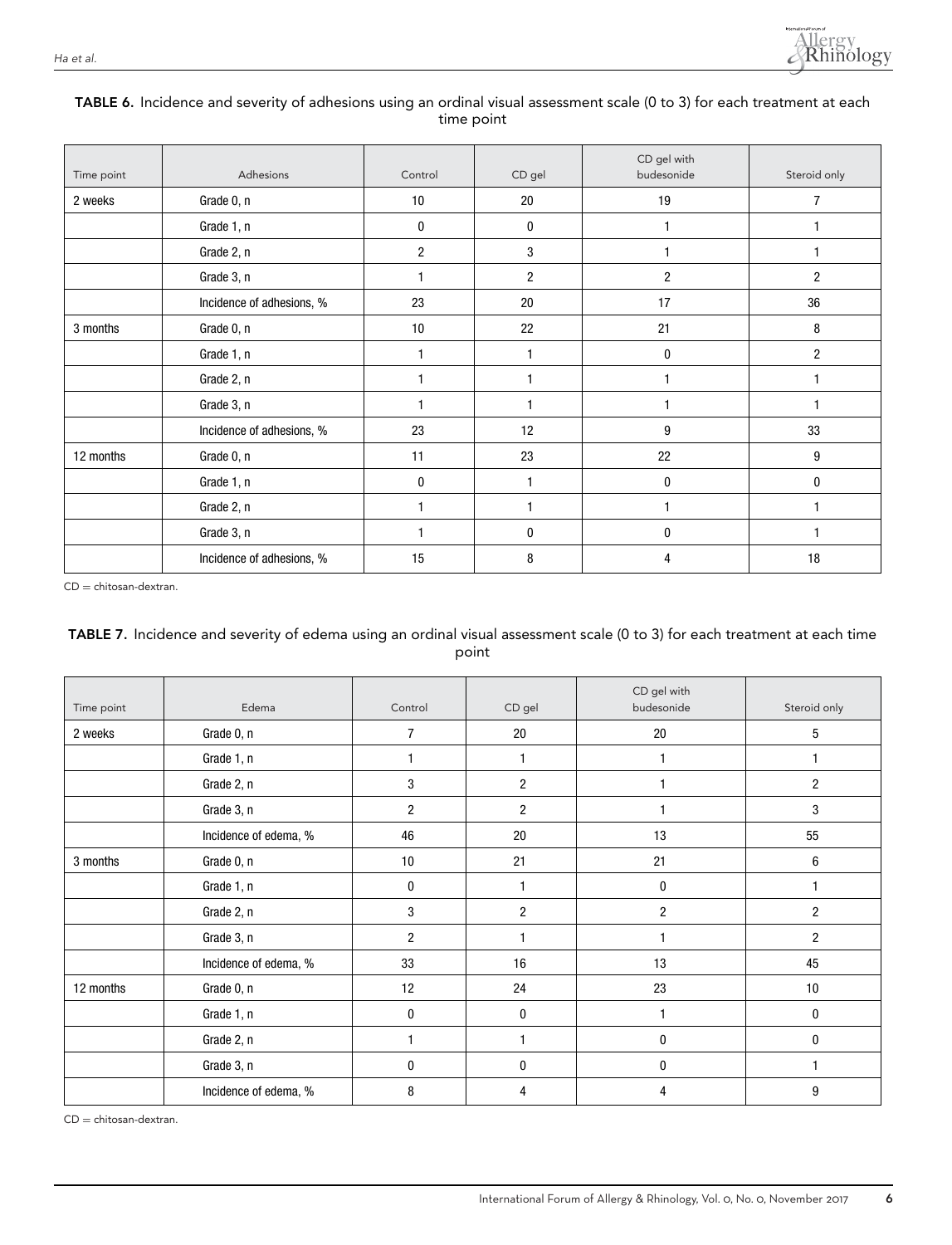#### TABLE 8. Incidence and severity of granulation tissue formation using an ordinal visual assessment scale (0 to 3) for each treatment at each time point

| Time point | Granulations                 | Control        | CD gel | CD gel with<br>budesonide | Steroid only |
|------------|------------------------------|----------------|--------|---------------------------|--------------|
| 2 weeks    | Grade 0, n                   | 10             | 23     | 22                        | 8            |
|            | Grade 1, n                   | $\bf{0}$       | 0      | 0                         | $\mathbf{0}$ |
|            | Grade 2, n                   | $\overline{c}$ |        |                           |              |
|            | Grade 3, n                   |                |        | 0                         | 2            |
|            | Incidence of granulations, % | 23             | 8      | 4                         | 27           |
| 3 months   | Grade 0, n                   | 12             | 24     | 22                        | 9            |
|            | Grade 1, n                   | $\mathbf{0}$   | 0      | 0                         | 0            |
|            | Grade 2, n                   |                |        |                           |              |
|            | Grade 3, n                   | 0              | 0      | 0                         |              |
|            | Incidence of granulations, % | 8              | 4      | 4                         | 18           |
| 12 months  | Grade 0, n                   | 12             | 24     | 22                        | 9            |
|            | Grade 1, n                   | 0              |        |                           |              |
|            | Grade 2, n                   |                | 0      | 0                         | $\mathbf{0}$ |
|            | Grade 3, n                   | $\bf{0}$       | 0      | 0                         |              |
|            | Incidence of granulations, % | 8              | 4      | 4                         | 18           |

CD = chitosan-dextran.

## TABLE 9. Evidence and severity of pus formation using an ordinal visual assessment scale (0 to 2) for each treatment at each time point

| Time point | Pus                 | Control        | CD gel         | CD gel with<br>budesonide | Steroid only   |
|------------|---------------------|----------------|----------------|---------------------------|----------------|
| 2 weeks    | Grade 0, n          | 8              | 22             | 21                        | 7              |
|            | Grade 1, n          | $\overline{2}$ |                |                           | $\overline{2}$ |
|            | Grade 2, n          | $\overline{2}$ | 2              |                           | $\overline{c}$ |
|            | Incidence of pus, % | 33             | 12             | 9                         | 36             |
| 3 months   | Grade 0, n          | 11             | 22             | 22                        | 8              |
|            | Grade 1, n          | 0              |                | $\bf{0}$                  |                |
|            | Grade 2, n          | $\overline{2}$ | $\overline{2}$ |                           | $\overline{2}$ |
|            | Incidence of pus, % | 15             | 12             | 4                         | 27             |
| 12 months  | Grade 0, n          | 10             | 21             | 20                        | 8              |
|            | Grade 1, n          | $\overline{2}$ | 3              | 3                         | $\overline{2}$ |
|            | Grade 2, n          |                |                | $\bf{0}$                  |                |
|            | Incidence of pus, % | 23             | 16             | 14                        | 27             |

 $CD =$  chitosan-dextran.

maxillary ostia. At 12 months, the mean size of "CD only" frontal ostia was  $0.64 \pm 0.059$  mm<sup>2</sup> compared to the mean size of "CD+budesonide" frontal ostia, which was 0.76  $\pm$ 0.062 mm<sup>2</sup> ( $p = 0.013$ ); and the mean size of "CD only" sphenoid ostia was  $0.70 \pm 0.061$  mm<sup>2</sup> compared to the

mean size of " $CD +$  budesonide" sphenoid ostia, which was  $0.76 \pm 0.063$  mm<sup>2</sup> ( $p = 0.009$ ).

Ostial sides that were treated with steroid only were compared against ostial sides that were treated with  $CD + b$ udesonide (to determine whether the effect was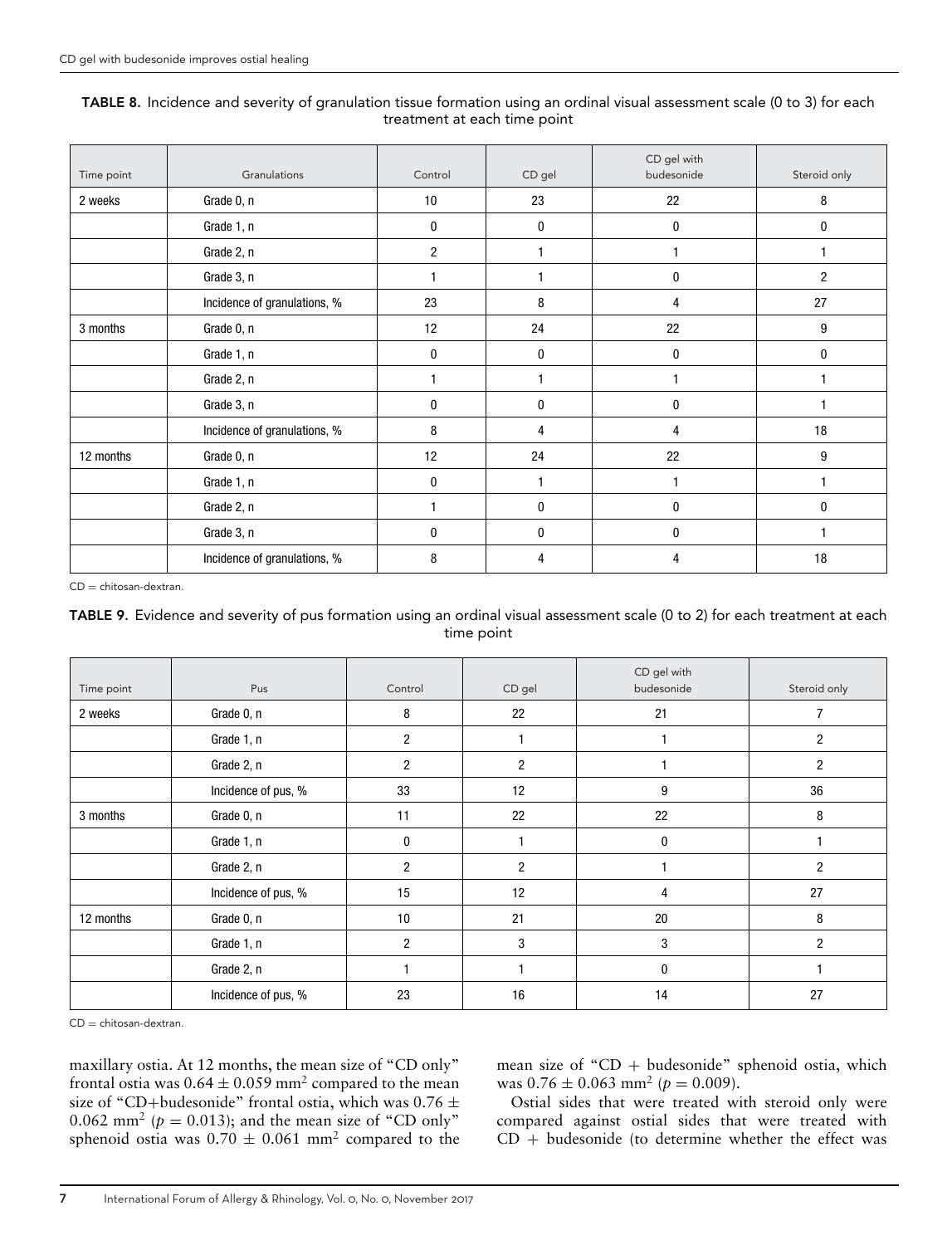

| Time point | Crusts                          | Control | CD gel | CD gel with<br>budesonide | Steroid only   |
|------------|---------------------------------|---------|--------|---------------------------|----------------|
| 2 weeks    | Grade 0, n                      | 9       | 18     | 19                        | 6              |
|            | Grade 1, n                      |         | 4      | 2                         | $\overline{c}$ |
|            | Grade 2, n                      | 3       | 3      | 2                         | 3              |
|            | Incidence of crust formation, % | 31      | 28     | 17                        | 45             |
| 3 months   | Grade 0, n                      | 11      | 22     | 22                        | 8              |
|            | Grade 1, n                      |         |        |                           |                |
|            | Grade 2, n                      |         | 2      | $\mathbf{0}$              |                |
|            | Incidence of crust formation, % | 15      | 12     | 4                         | 20             |
| 12 months  | Grade 0, n                      | 12      | 24     | 23                        | 9              |
|            | Grade 1, n                      | 0       |        | 0                         | 0              |
|            | Grade 2, n                      |         | 0      | 0                         |                |
|            | Incidence of crust formation, % | 8       | 4      | 0                         | 10             |

#### TABLE 10. Incidence and severity of crust formation using an ordinal visual assessment scale (0 to 2) for each treatment at each time point

 $CD =$  chitosan-dextran.

attributable to the steroid only). Statistical significance was demonstrated at all time points for all 3 ostia. At 12 months, the mean size of "CD + budesonide" frontal ostia was  $0.76$  $\pm$  0.062 mm<sup>2</sup> compared to the mean size of "steroid only" frontal ostia, which was  $0.33 \pm 0.186$  mm<sup>2</sup> ( $p = 0.001$ ); the mean size of "CD + budesonide" sphenoid ostia was  $0.76 \pm 0.063$  mm<sup>2</sup> compared to the mean size of "steroid" only" sphenoid ostia, which was  $0.47 \pm 0.072$  mm<sup>2</sup> ( $p =$  $0.001$ ); and the mean size of "CD + budesonide" maxillary ostia was  $0.83 \pm 0.065$  mm<sup>2</sup> compared to the mean size of "steroid only" maxillary ostia, which was  $0.46 \pm 0.064$ mm<sup>2</sup> ( $p < 0.01$ ).

## Effect of CD gel,  $CD +$  budesonide, and steroid alone with regard to adhesion formation

The incidence and severity of adhesions at 2 weeks, 3 months, and 12 months for each group are shown in Table 6. At 12 months postoperation, the incidence of adhesions was least in the CD with budesonide group (4%) compared to control (15%). The steroid-only group exhibited a higher incidence than control (18%). Of these, the adhesions were equally distributed between grades 2 and 3 for the control and steroid-only groups, compared with grade 1 and 2 for CD-only group and only 1 grade 2 for the CD+budesonide group.

## Effect of CD gel,  $CD +$  budesonide, and steroid alone with regard to other features of wound healing

The incidence and severity of edema, granulation tissue, pus, and crust formation at 2 weeks, 3 months, and 12 months are shown in Tables 7–10 for each treatment group.

# **Discussion**

Nasal packing materials are commonly used in the hope of improving wound healing outcomes for patients following ESS. CD gel alone has been demonstrated to significantly improve ostial stenosis following surgery compared to no treatment. This randomized controlled trial in 36 patients demonstrated that the addition of budesonide to CD gel when compared to CD gel alone, resulted in a significant reduction in ostial stenosis up to 12 months following surgery in frontal and sphenoid sinus ostia sites, but not in maxillary sites. When compared to control however, all 3 ostial sites demonstrated significance in reduction of ostial stenosis. Furthermore, there was a statistical significance for all 3 ostial sites when CD with budesonide was compared to topical betamethasone alone, indicating that the effect seen with the CD+budesonide combination is not due to the steroid effect alone.

Dissolvable dressings have been used primarily for hemostatic purposes immediately post-ESS. However, dressings that show good hemostatic properties $26-31$  also increase postoperative scar formation.<sup>14, 26</sup> This is because activation of the clotting cascade also serves to activate the inflammatory pathways that are detrimental to wound healing. Chandra et al.14 showed that FloSeal significantly increased granulation formation ( $p = 0.007$ ) and adhesion formation ( $p = 0.006$ ), a finding continued to be observed at 21 months following surgery. These findings were also supported by work conducted by Shrime et al.,  $^{26}$  and Maccabee et al. $15$